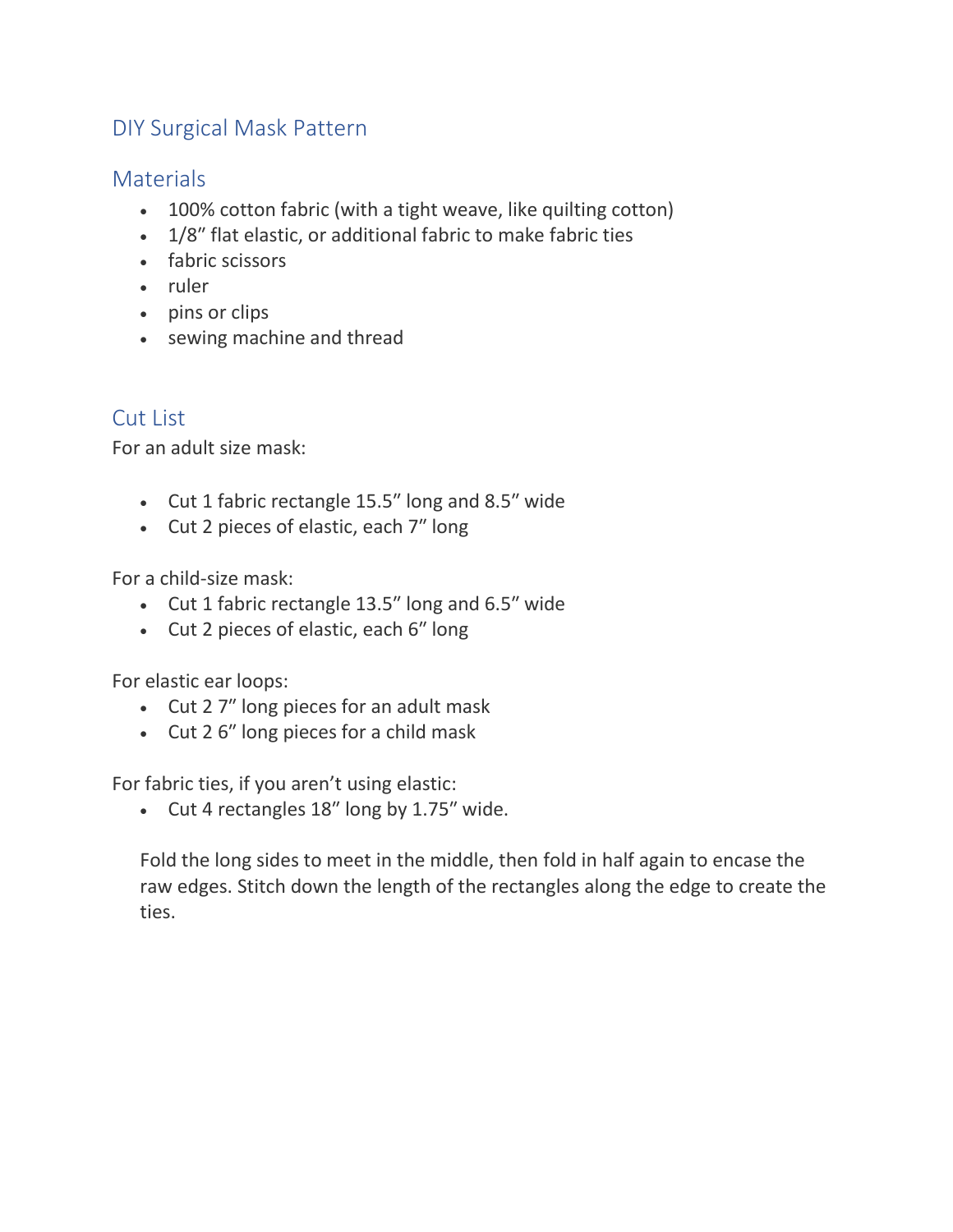

Cut one cotton rectangle, 8.5" wide by 15.5" long. Cut 2 7" pieces of elastic or 4 18" fabric strips.



Fold in half and sew along the top, leaving a 3" opening for the pocket.



Sandwich the elastic or ties between the layers of fabric at the corners, and sew along each side to secure.



Turn the mask right side out. Fold 3 evenly-spaced  $1/2$ " pleats. Pin in place, and sew to secure.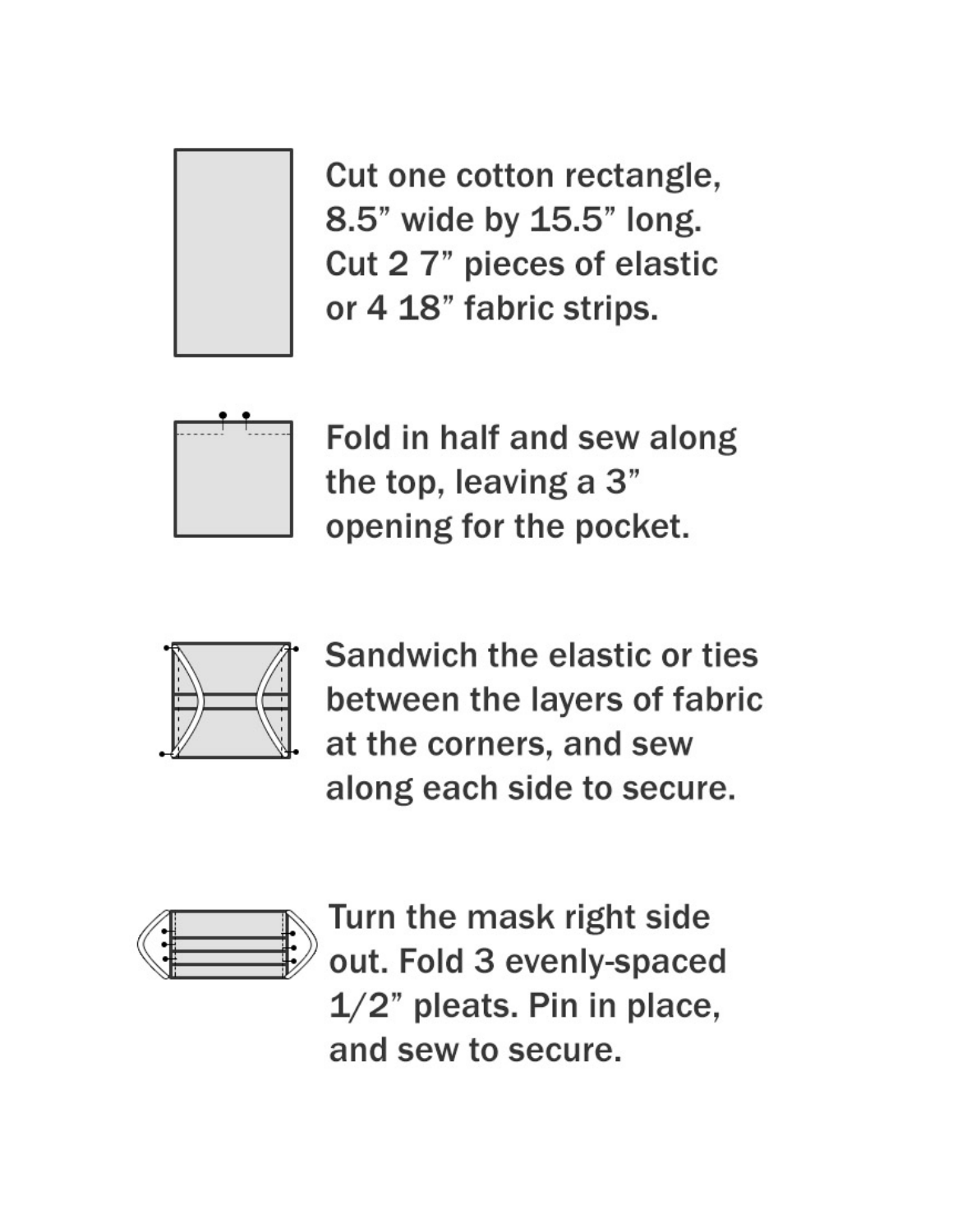# Step 1: Sew to the top side, with pocket

Fold the fabric in half, with the right sides facing each other.

Sew along the 8.5″ width edge, using a **3/8″ seam allowance.**

Leave a 3" opening in the center of this seam to create an opening for the filter pocket, and to allow the mask to be turned right side out after sewing. In the picture above, I've marked this opening with pins.

#### **Don't want a filter pocket?**

If you don't want or need a pocket, that's totally fine. You'll still need to leave a hole in order to turn the fabric right side out.



After you attach the elastic and turn the mask right side out, sew the opening closed.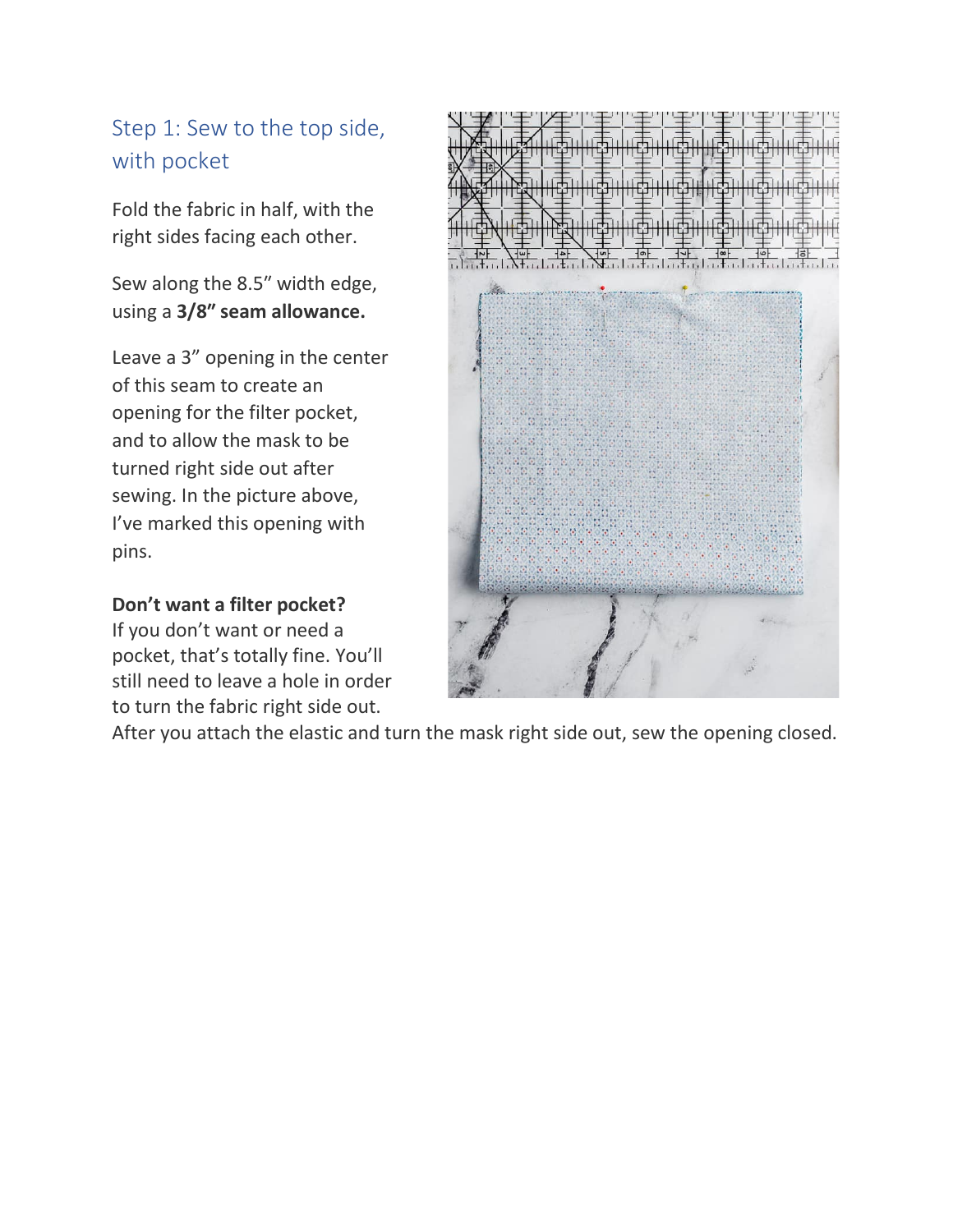

# Step 2: Pin Elastic

Turn the fabric so that the seam with the pocket opening is centered in the middle of one side.

Optionally, stitch to reinforce the seam: Press the seam open and topstitch or zig-zag stitch along both sides of the seam for a neater edge.

Pin one piece of elastic to the top and bottom of the short sides of the fabric rectangle to create an ear loop. Place the ends of the elastic 1/2 " from the top and bottom edge of the fabric.

The length of the elastic will be sandwiched inside the two layers of fabric, so it will be on the outside when you turn the mask right side out.

## Alternative – Use fabric ties:

**If you can't find elastic**, or prefer to use fabric ties, you can use 4 fabric ties, one in each corner. Each tie will be 18″ long. Sew one tie in each corner, being careful not to catch the ties in the side seams.

You can also use twill tape, bias tape, or strips from cotton jersey (t-shirt fabric).

The finished mask will then be worn by tying the fabric strips behind the head.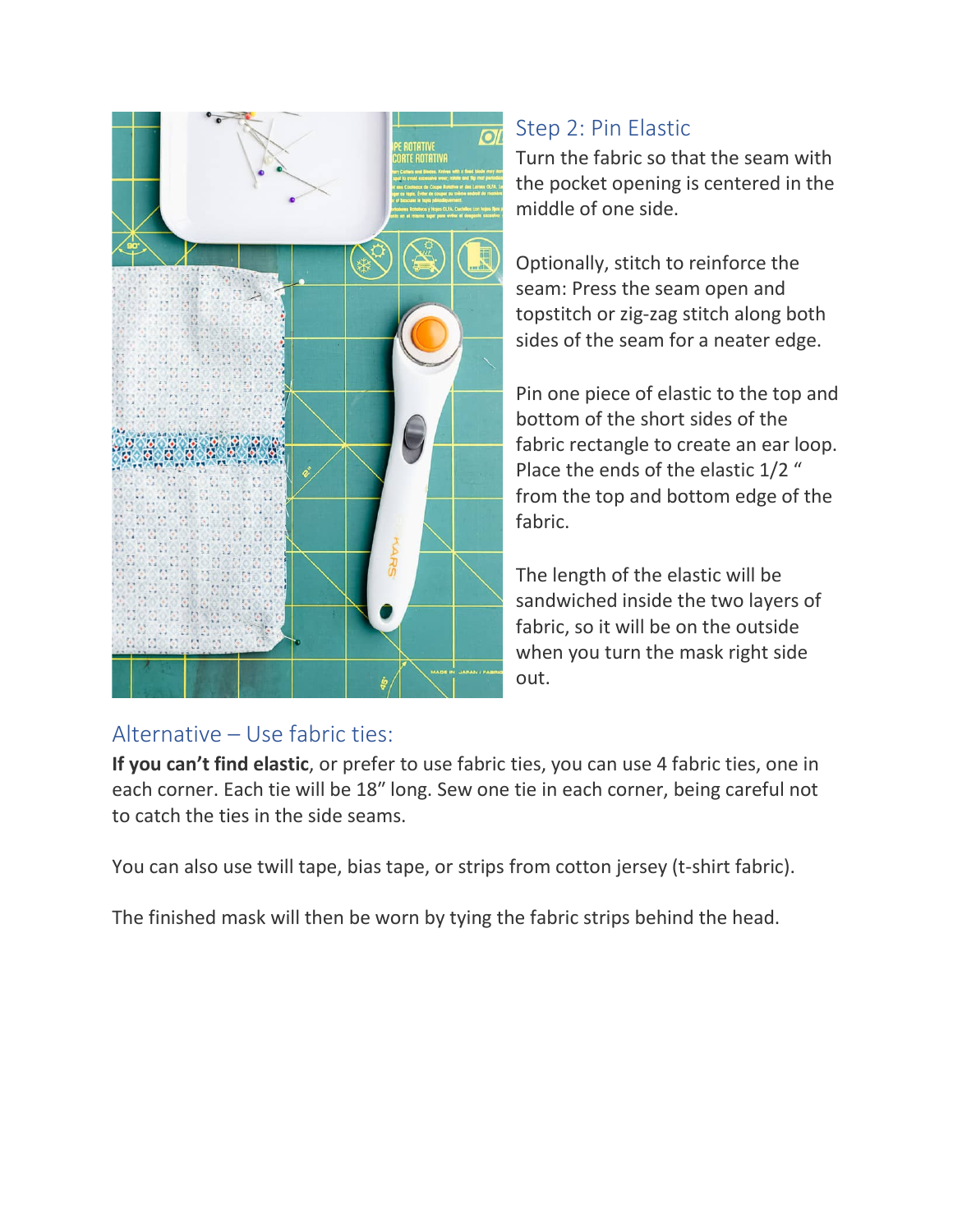#### Step 3: Sew the Sides

Sew the sides of the facemask. Backstitch over the elastic or fabric ties to secure them. Trim the corners with scissors.

Turn the mask right side out and press with an iron. You can use a pencil to push out the corners.

#### Step 4: Make the Pleats

Create three evenly spaced 1/2" pleats. Pin the folds in place, and sew along the sides. Make sure all pleats are facing the same direction.

The finished mask will be about 3.75″ tall.

When the mask is worn, the pleats should open downwards to prevent any particles from collecting in the fold pockets.

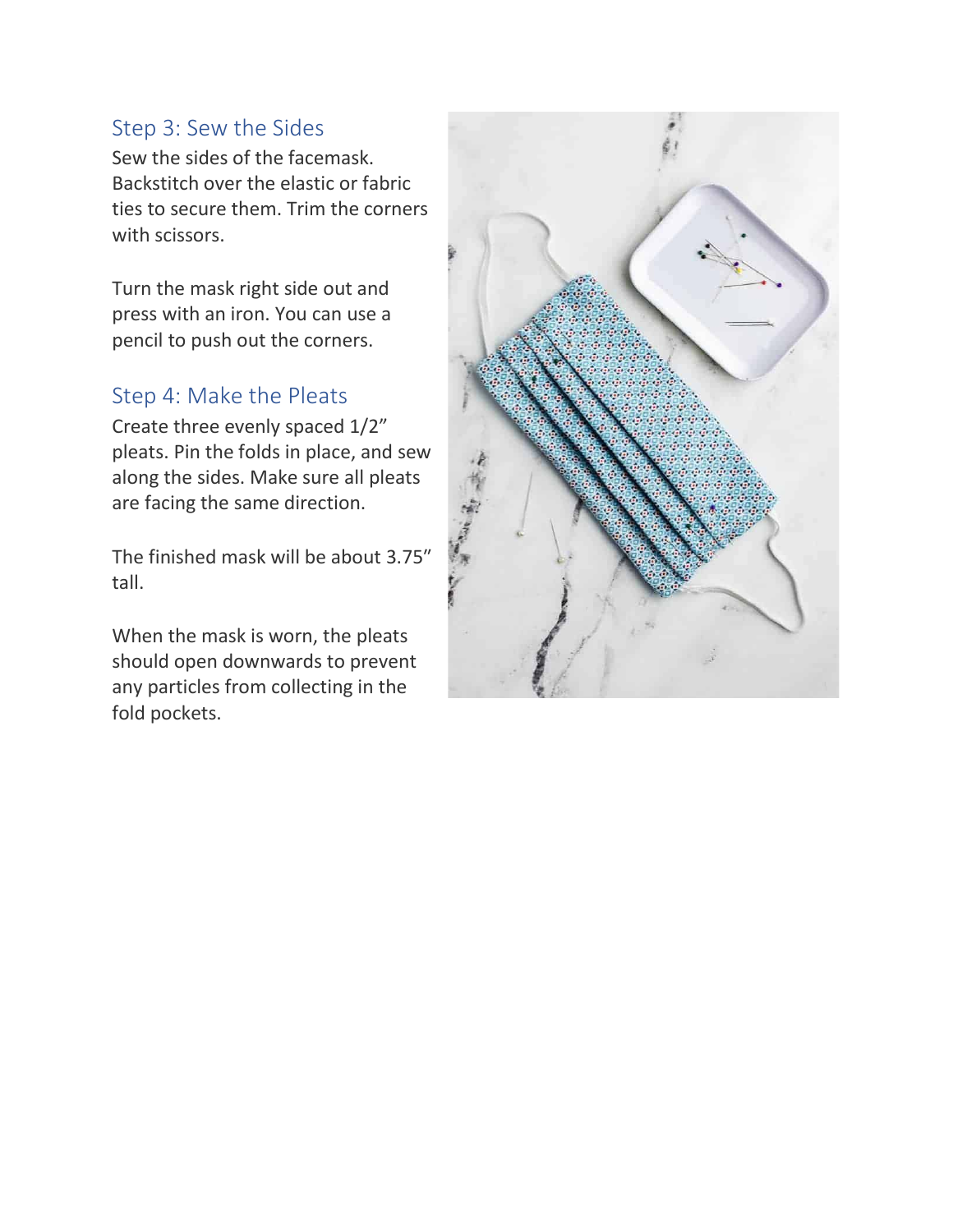

# Troubleshooting the Pattern

# **Can't find elastic?**

I've heard from many people that are having a hard time finding elastic. If you can't find elastic to make the ear loops, you can make a mask with fabric ties instead. The ties will go around the back of the head, rather than around the ears.

To make ties, you can use readymade 1/4″ twill tape, [double-fold](https://amzn.to/2JjkUaC) bias [tape,](https://amzn.to/2JjkUaC) or cut long strips of the same tightly woven cotton fabric you are using for the rest of the mask.

## **To make fabric ties:**

Cut 18″ long strips of fabric, 1.75″ wide. Fold the long sides together (lengthwise or hot-dog style) so that they meet in the middle. Then fold the strips in half again (lengthwise) to encase the raw edges. Stitch down the strips along the edge to create the ties.

If you wanted these straps to have a bit of stretch, you could also cut long strips from cotton jersey or knit T-shirt material.

Whichever option you choose, you'll want to make 4 pieces about 18″ long, and attach one strip to each of the corners. The mask will fasten by tying the straps behind the back of the head.